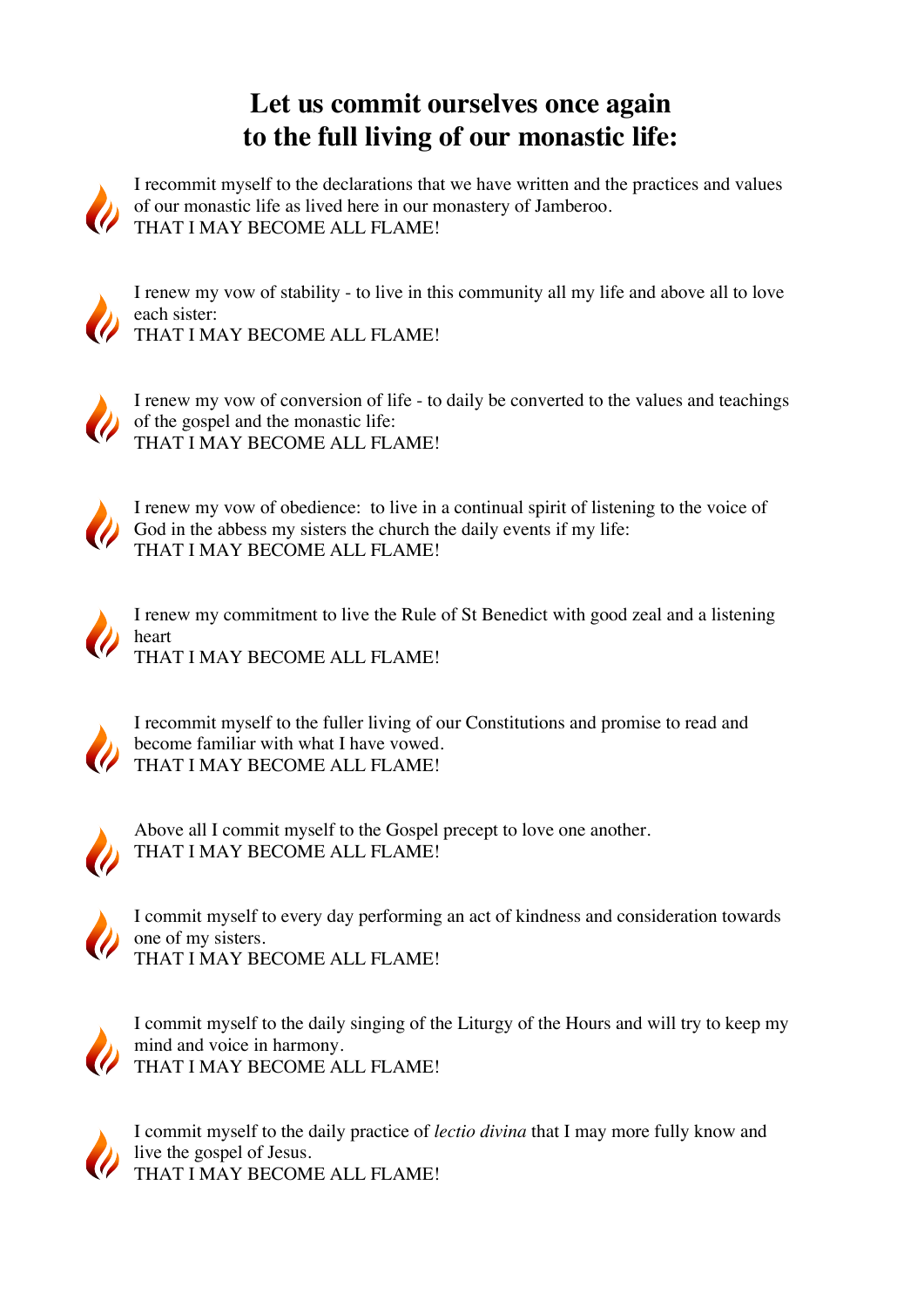

I commit myself to full participation in the Celebration of Word and Eucharist that I may become what I receive. THAT I MAY BECOME ALL FLAME!



I commit myself to give myself totally to supporting and upholding the community through the work to which I have been appointed. THAT I MAY BECOME ALL FLAME!



I will honour and respect the times and places of silence out of consideration for others and the voice of the Lord trying to break through my noise and speak to my heart. THAT I MAY BECOME ALL FLAME!



I will strive to show mercy to all, and especially to those with whom I live and the poor and needy, during this coming Jubilee Year. THAT I MAY BECOME ALL FLAME!



I will see Christ in everyone. THAT I MAY BECOME ALL FLAME!



I will prefer nothing whatever to the love of Christ and the love of others. THAT I MAY BECOME ALL FLAME!



And may Christ Jesus bring us all together to life everlasting. AMEN.

During the coming week:

- Spend some time in *lectio* using
	- the text from Acts recounting the story of Pentecost
	- the story from the Desert Fathers, "Become all Flame"
- Reflect again on the questions: How goes my fire? My passion?
- § Am I living "as far as I can" or do I experience a longing for something more? Can I be stretched/ignited some more?
- Name the embers in my life the areas where I need some stirring up?
- How do I do that?
- What are the things I spend most time on…listening to the radio…watching dvds…working…lying on the bed…talking…using the internet…reading books or articles…wandering around looking for company…how does this time compare to my time spent in lectio?